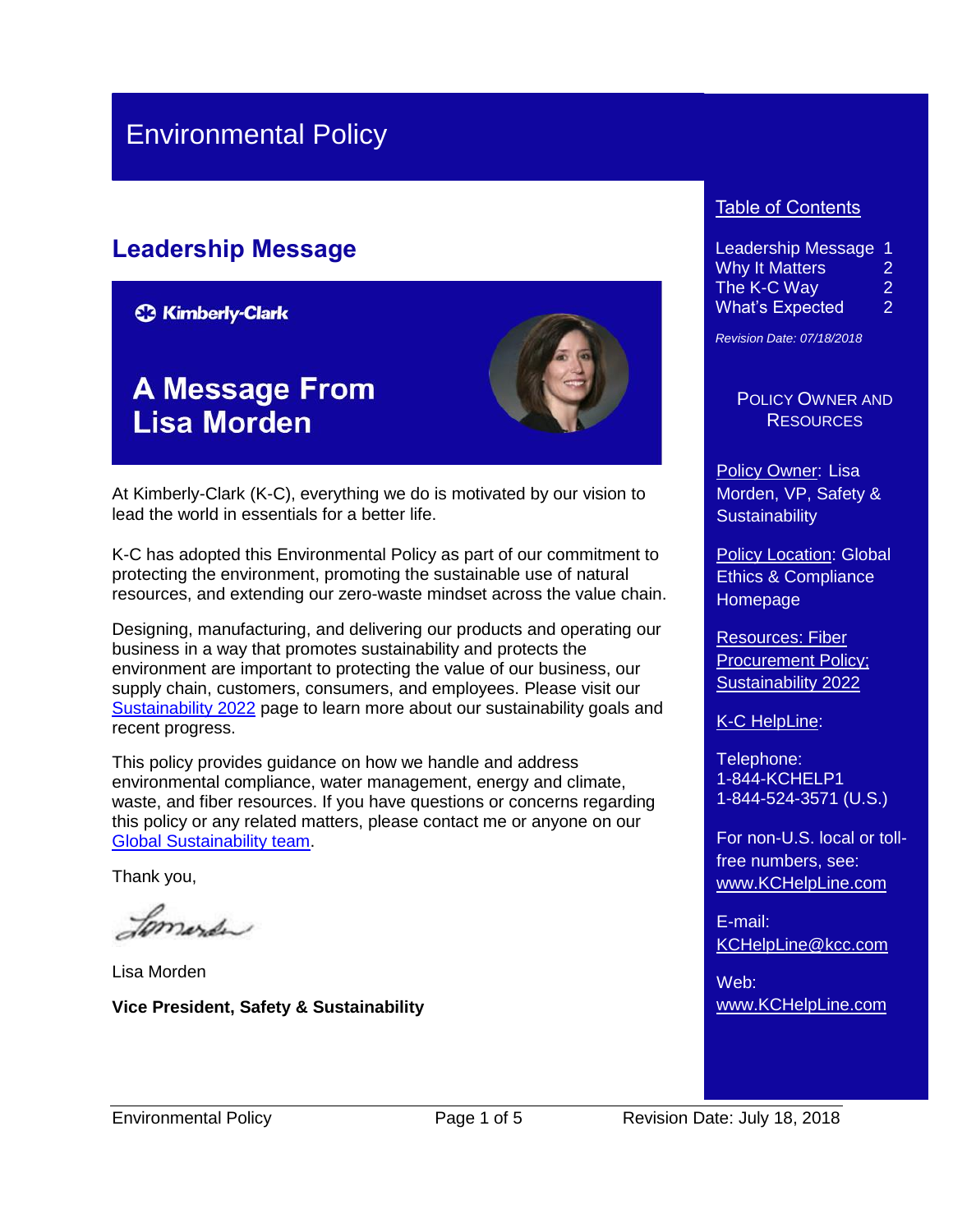# **Why It Matters**

K-C is committed to protecting the environment, promoting the sustainable use of natural resources, and extending our zero waste mindset across the value chain. Not only is this an important social responsibility, it creates value for our business, customers, consumers, and employees.

# **The K-C Way**

It is the policy of K-C to design, manufacture, and deliver its products and to operate its business in a way that protects the environment and promotes the sustainable use of natural resources, including forests, water, raw materials, and energy, while extending our zerowaste mindset across the value chain.

We set periodic goals, develop necessary capabilities, and commit appropriate resources to achieve this policy through innovation, operational efficiency, and aligning K-C's supply chain with this policy.

## **What's Expected**

#### **Environmental Compliance**

K-C complies with all applicable environmental laws and regulations. We also foster employee engagement, set performance standards, and utilize an Environmental, Health and Safety (EHS) Management System to drive compliance and continuous improvement, including through:

- Advanced pollution control technology for air emissions;
- Water usage reduction;
- **Effluent discharge quality control and wastewater treatment;**
- Chemical management; and
- Energy supply and reducing waste throughout our businesses and supply chain

#### **Water Management**

Water is one of the world's most vital resources and a key input material to our tissue manufacturing processes. Preserving water resources is an environmental, social, and business priority for us, with a focus on our operations in high water-stressed locations.

- Continue to invest in water use reduction with a focus on the company's operations at high risk for water stress
- Conduct local engagement at the community level to identify appropriate environmental and social actions customized to improve the local situations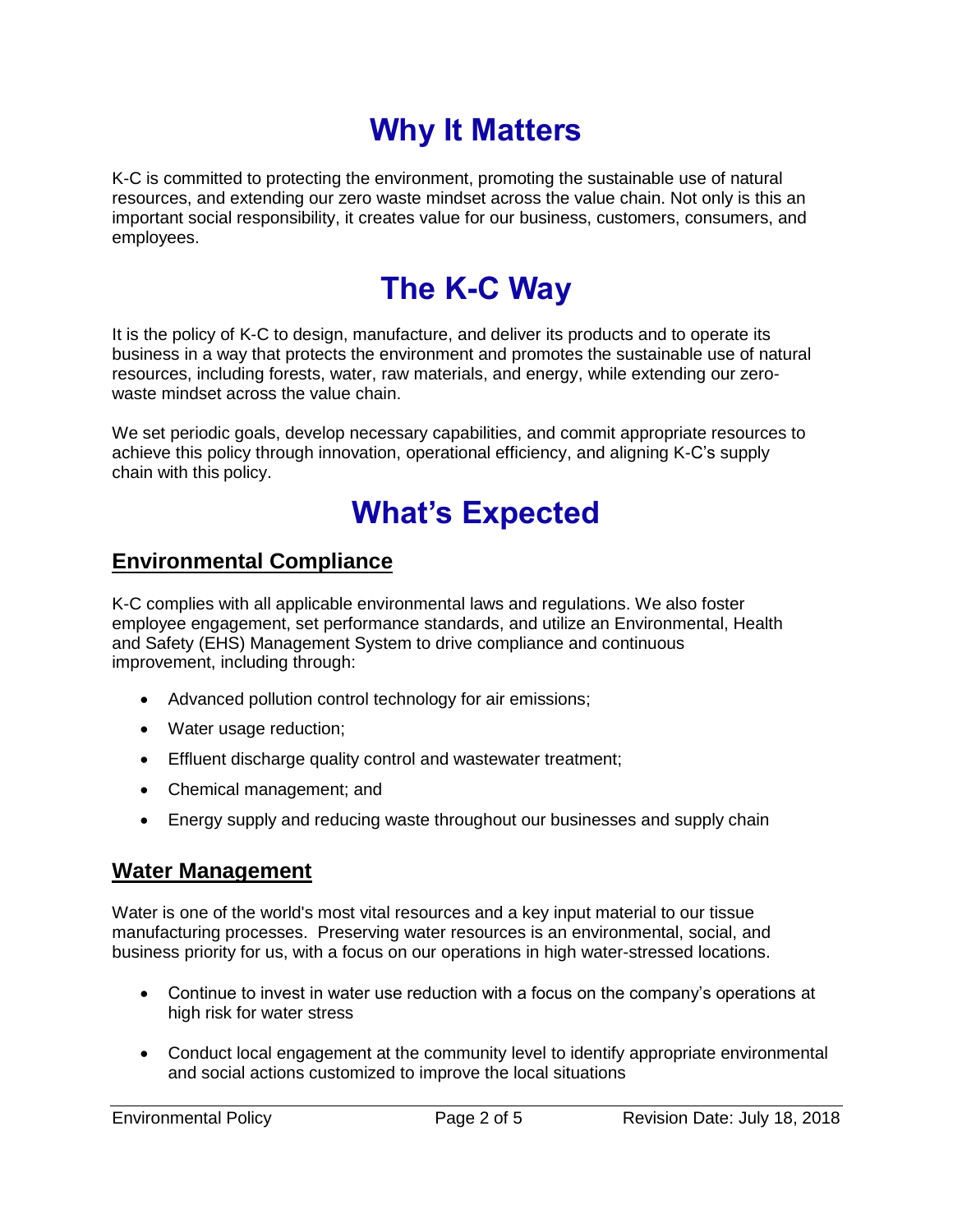## **Energy and Climate**

Caring for the environment and the communities where we live and work is core to our vision of providing the essentials for a better life. We acknowledge the scientific consensus that GHG emissions from human activity, including those from our own operations, contribute to climate change, and we believe action must be taken to prepare our business for a low carbon future. We are committed to working collaboratively with industry peers, external stakeholders, and policymakers in seeking solutions that align with our business and help to achieve our energy and climate objectives.

- Implement a global greenhouse gas (GHG) reduction strategy for K-C's facilities, operations, and supply chain to enable growth while reducing absolute GHG emissions through energy conservation, energy supply management, and use of renewable and alternative energy
- Design and implement energy efficient solutions to create a competitive supply chain advantage
- Collaborate with energy suppliers to secure reliable and competitive energy while seeking opportunities to utilize renewable energy where practical
- Commit to regularly monitor and report on material environmental issues and manage regulatory, reputation, and market risks related to climate change

### **Waste**

We understand the value of materials in our product and packaging categories and seek secondary, beneficial uses of these materials from source to shelf – and beyond.

- Commit to reduce, reuse, and recycle wastes of all types and to continuously seek to improve processes to avoid the need to landfill any waste
- Deliver innovation to help keep products and packaging material in circulation by seeking secondary, beneficial uses that reduce the volume and weight of materials destined for disposal
- Collaborate with stakeholders to protect, conserve, and replenish natural resources and minimize the use of nonrenewable resources
- Increase consumer education related to disposal options

### **Fiber**

We protect forests to address climate change, conserve terrestrial biodiversity and ensure a resilient, healthy supply chain through innovation and responsible sourcing.

Help sustain natural resources needed to manufacture the Corporation's products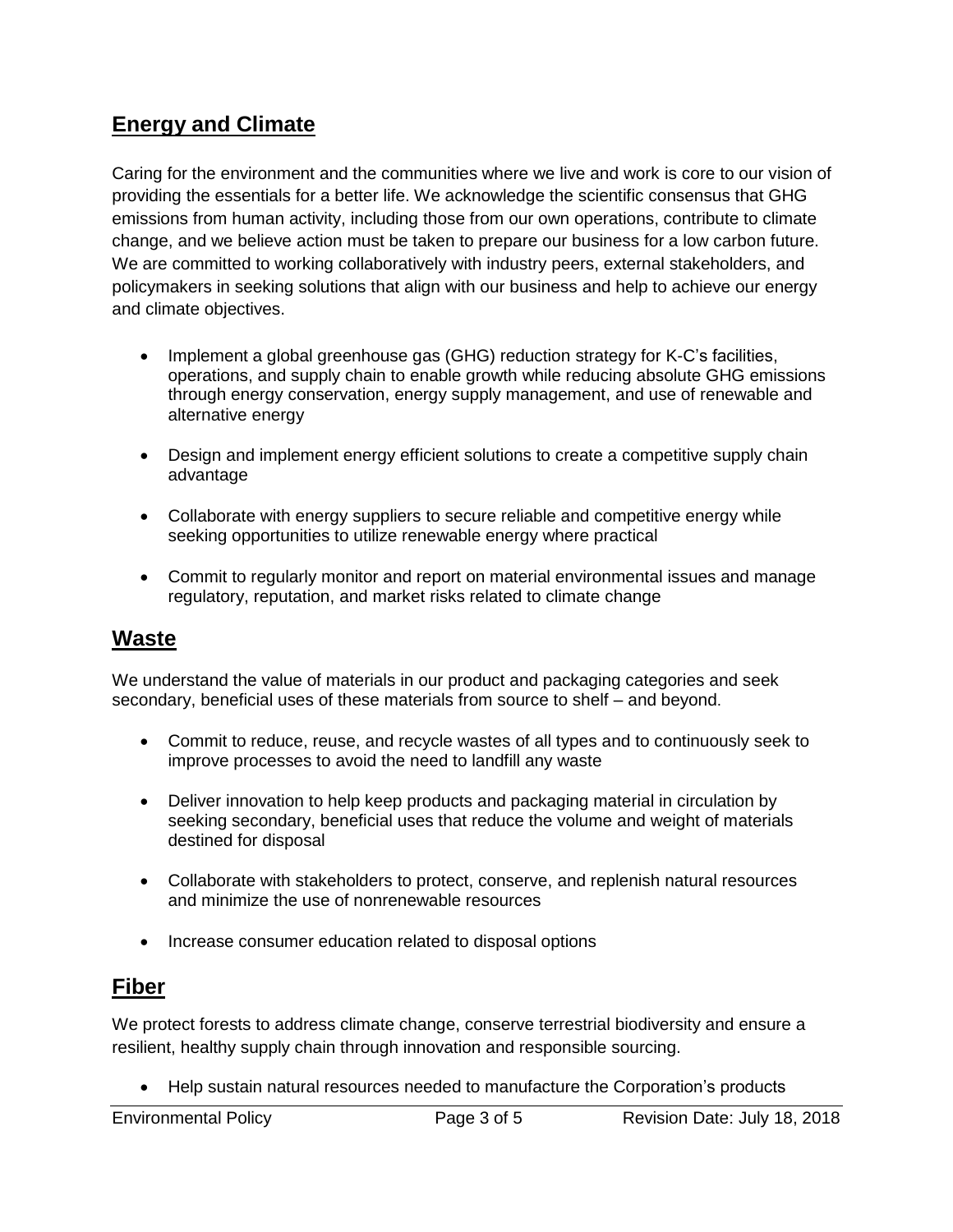and packaging

- Strive to have a positive impact on the world's forests and help prevent deforestation through innovation, responsible sourcing, and industry collaboration
- Promote responsibly managed forests to address climate change, conserve terrestrial biodiversity, and ensure a resilient, healthy supply chain
- For more information, see our [Fiber Procurement Policy](https://kimberlyclark.sharepoint.com/sites/f289/RiskProgPolicy/Shared%20Documents/Fiber%20Procurement%20Policy.pdf)

## **When to Ask a Question or Raise a Concern**

Each of us has an obligation to ask questions or raise concerns if we suspect that misconduct has occurred, or if a K-C employee or third party acting on behalf of K-C has violated the K-C Code, K-C policies, or laws. You do not need to be certain that a violation has occurred before speaking up.

## **How to Ask a Question or Raise a Concern**

Generally, your team leader or another business leader will be in the best position to resolve a compliance question or concern.

If you are not able to resolve the question or concern with your team leader or another business leader, or if you do not feel comfortable approaching these leaders, K-C offers several methods for raising questions and concerns. You can speak to one of your business partners in Legal, Global Ethics & Compliance, Global Security, Finance, or Human Resources.

#### K-C HelpLine

You can also ask a question or raise a concern using the K-C HelpLine. If you contact the K-C HelpLine, please specify who was involved, who might have direct knowledge of the incident, what occurred, when it occurred, and why you think it happened. This type of specific information will allow us to conduct a thorough and fair evaluation. You may contact the K-C HelpLine anonymously (where permitted by law), but we encourage you to provide us with contact information so that we can reach you with any follow-up questions.

The K-C HelpLine is available 24-hours a day, 7-days a week, in native languages where K-C's facilities are located. A professional company that is independent of K-C will take your information and then promptly report it to the Global Ethics & Compliance team for review. You may contact the K-C HelpLine directly by telephone, e-mail, or web:

- Telephone:
	- 1-844-KC-HELP1 or 1-844-524-3571 (United States)
	- For local or toll-free HelpLine numbers in other countries, see [www.KCHelpLine.com](http://www.kchelpline.com/)
- E-mail: [KCHelpLine@kcc.com](mailto:KCHelpLine@kcc.com)
- Web: [www.KCHelpLine.com](http://www.kchelpline.com/)